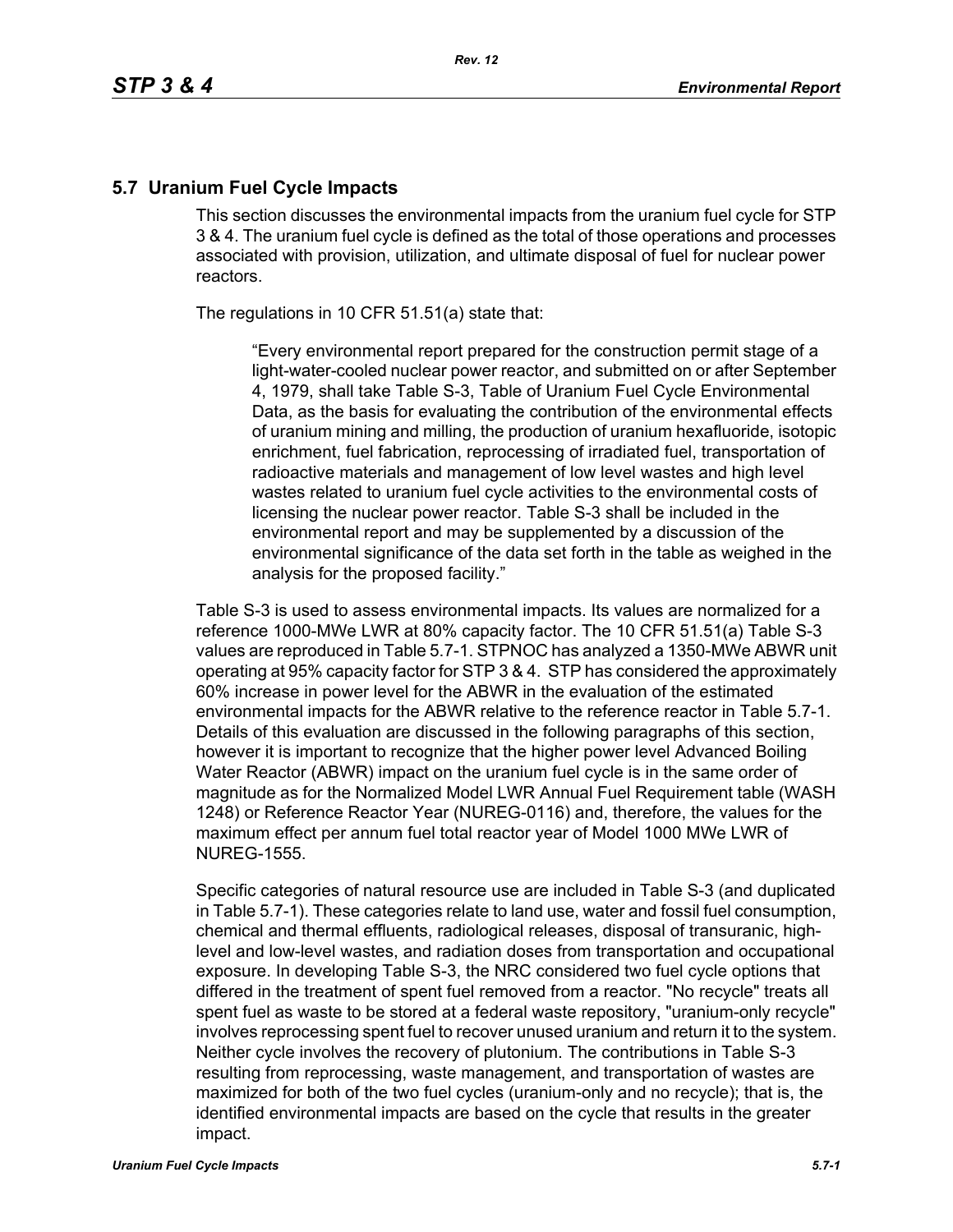The Nuclear Nonproliferation Act of 1978, Pub. L. No. 95-242 (22 USC 3201 et seq.), has significantly affected the disposition of spent nuclear fuel by deferring indefinitely the commercial reprocessing and recycling of spent fuel produced in the U.S. commercial nuclear power program. While the ban on the reprocessing of spent fuel was lifted during the Reagan administration, economic circumstances changed, reserves of uranium ore increased, and the stagnation of the nuclear power industry provided little incentive for the industry to resume reprocessing. During the 109th Congress, the Energy Policy Act of 2005, Pub. L. No. 109-58 (119 Stat. 594 [2005]), was enacted. It authorized the DOE to conduct an advanced fuel recycling technology research and development program to evaluate proliferation-resistant fuel recycling and transmutation technologies that minimize environmental or public health and safety impacts. Consequently, while federal policy does not prohibit reprocessing, additional DOE efforts would be required before commercial reprocessing and recycling of spent fuel produced in the U.S. commercial nuclear power plants could commence.

The following assessment of the environmental impacts of the fuel cycle for an ABWR at the STP site is based on the values in Table S-3 and NRC's analysis of the radiological impacts from radon-222 and technetium-99 in NUREG-1437 (Reference 5.7-1) which STPNOC has reviewed and updated for this analysis. NUREG-1437 and Addendum 1 to the GEIS (Reference 5.7-2) provide a detailed analysis of the environmental impacts from the uranium fuel cycle. Although NUREG-1437 is specific to impacts related to license renewal, the information is relevant to this review because the ABWR design considered here is also a LWR and uses the same type of fuel.

The fuel cycle impacts in Table S-3 are based on a reference 1000 MWe LWR operating at an annual capacity factor of 80% for an electrical output of 800 MWe. STPNOC will operate two ABWR units at the site. The standard configuration (a single unit) will be used to evaluate uranium fuel cycle impacts relative to the reference reactor. In the following evaluation of the environmental impacts of the fuel cycle for the ABWR, STPNOC assumed a 1350 MWe reactor with a capacity factor of 95% for an electrical output of approximately 1280 MWe. The ABWR output is approximately 60% greater than the output used to estimate impact values in Table S-3 (reproduced in Table 5.7-1) for the reference reactor. As stated earlier in this section, data used for evaluation of the uranium fuel cycle environmental impact has been scaled from the reference reactor impacts to reflect the output of one ABWR.

NRC calculated the values in Table S-3 from industry averages for the performance of each type of facility or operation associated with the fuel cycle. NRC chose assumptions so that the calculated values will not be underestimated. This approach was intended to ensure that the actual values will be less than the quantities shown in Table S-3 for all LWR nuclear power plants within the widest range of operating conditions. Changes in the fuel cycle and reactor operations have occurred since Table S-3 was promulgated. For example, the estimated quantity of fuel required for a year's operation of a nuclear power plant can now reasonably be calculated assuming a 60-year lifetime (40 years of initial operation plus a 20-year license renewal term). This was done in NUREG-1437 for both BWRs and PWRs, and the highest annual requirement (35 metric tonnes [MT] of uranium made into fuel for a BWR) was used in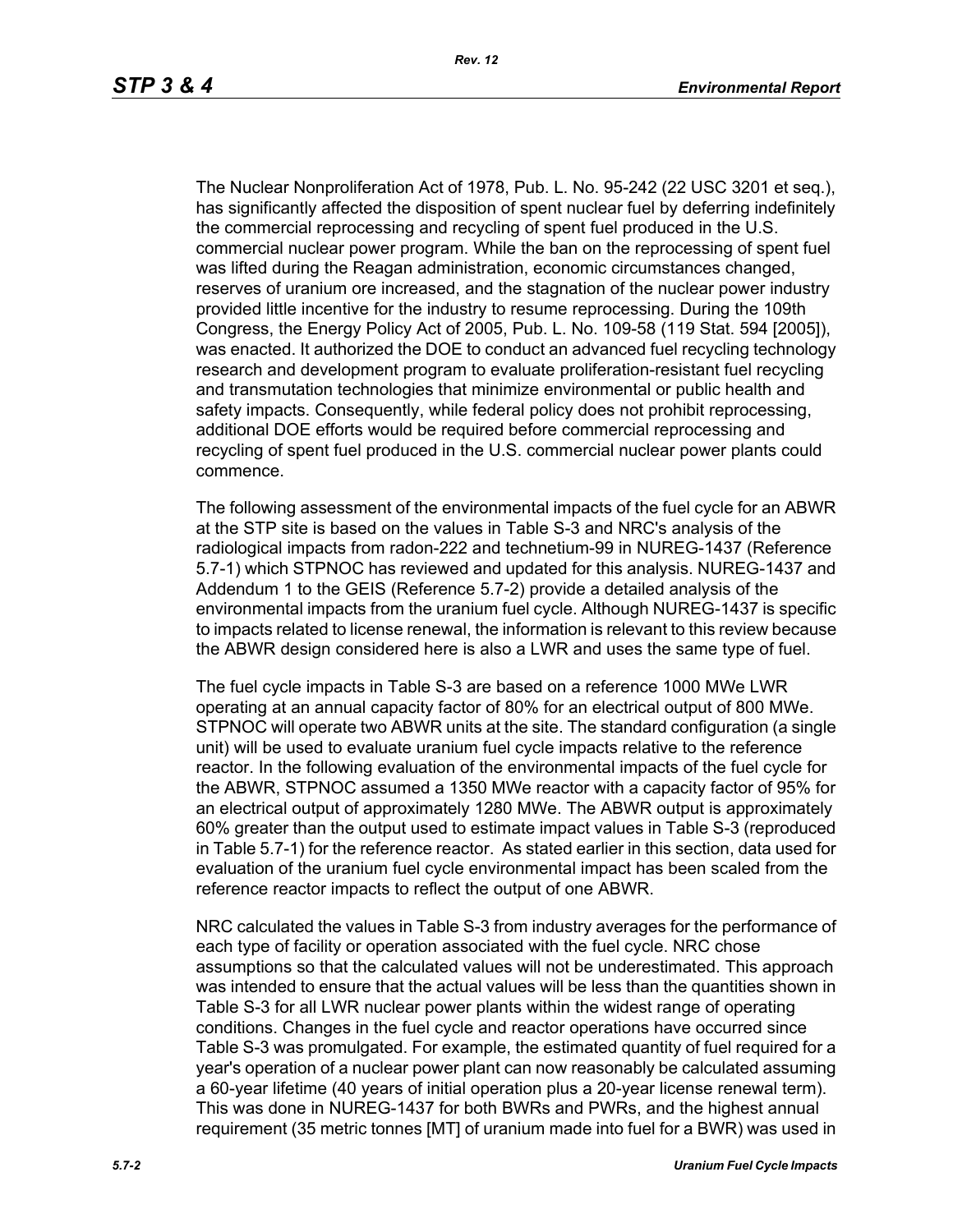NUREG-1437 as the basis for the reference reactor year. A number of fuel management improvements have been adopted by nuclear power plants to achieve higher performance and to reduce fuel and enrichment requirements, reducing annual fuel requirements. Therefore, Table S-3 remains a conservative estimate of the environmental impacts of the fuel cycle fueling nuclear power reactors operating today.

Another change is the elimination of the U.S. restrictions on the importation of foreign uranium. The economic conditions of the uranium market now and in the foreseeable future favor full use of foreign uranium at the expense of the domestic uranium industry. These market conditions have forced the closing of most U.S. uranium mines and mills, substantially reducing the environmental impacts in the United States from these activities. However, the Table S-3 estimates have not been adjusted accordingly so as to ensure that these impacts, which will have been experienced in the past and may be fully experienced in the future, are considered. Factoring in changes to the fuel cycle suggests that the environmental impacts of mining and milling could drop to levels below those in Table S-3. Section 6.2.3 of NUREG-1437 discusses the sensitivity of these changes in the fuel cycle on the environmental impacts.

# **5.7.1 Land Use**

The total annual land requirements for the fuel cycle supporting an ABWR will be about 181 acres. Approximately 21 acres will be permanently committed land, and 160 acres will be temporarily committed. A "temporary" land commitment is a commitment for the life of the specific fuel cycle plant (e.g., a mill, enrichment plant, or succeeding plants). Following decommissioning, the land could be released for unrestricted use. "Permanent" commitments represent land that may not be released for use after decommissioning because decommissioning does not result in the removal of sufficient radioactive material to meet the limits of 10 CFR 20, Subpart E for release of an area for unrestricted use.

In comparison, a coal-fired plant with the same MWe output as the ABWR using stripmined coal requires the disturbance of about 320 acres per year for fuel alone. The impacts on land use from the uranium fuel cycle will be SMALL and will not warrant mitigation.

## **5.7.2 Water Use**

Principal water use for the fuel cycle supporting STP 3 & 4 will be that required to remove waste heat from the power stations supplying electricity to the enrichment process. Scaling from Table S-3, of the total annual water use of 1.82  $\times$  10<sup>10</sup> gallons for the ABWR fuel cycle, about  $1.78 \times 10^{10}$  gallons will be required for the removal of waste heat. Evaporative losses from fuel cycle process cooling will be about 2.57  $\times$  10<sup>8</sup> gallons per year and mine drainage will account for 2.04  $\times$  10<sup>8</sup> gallons per year. Impacts on water use from the uranium fuel cycle will be SMALL and will not warrant mitigation.

# **5.7.3 Fossil Fuel Impacts**

Electric energy and process heat are required during various phases of the fuel cycle process. The electric energy is usually produced by the combustion of fossil fuel at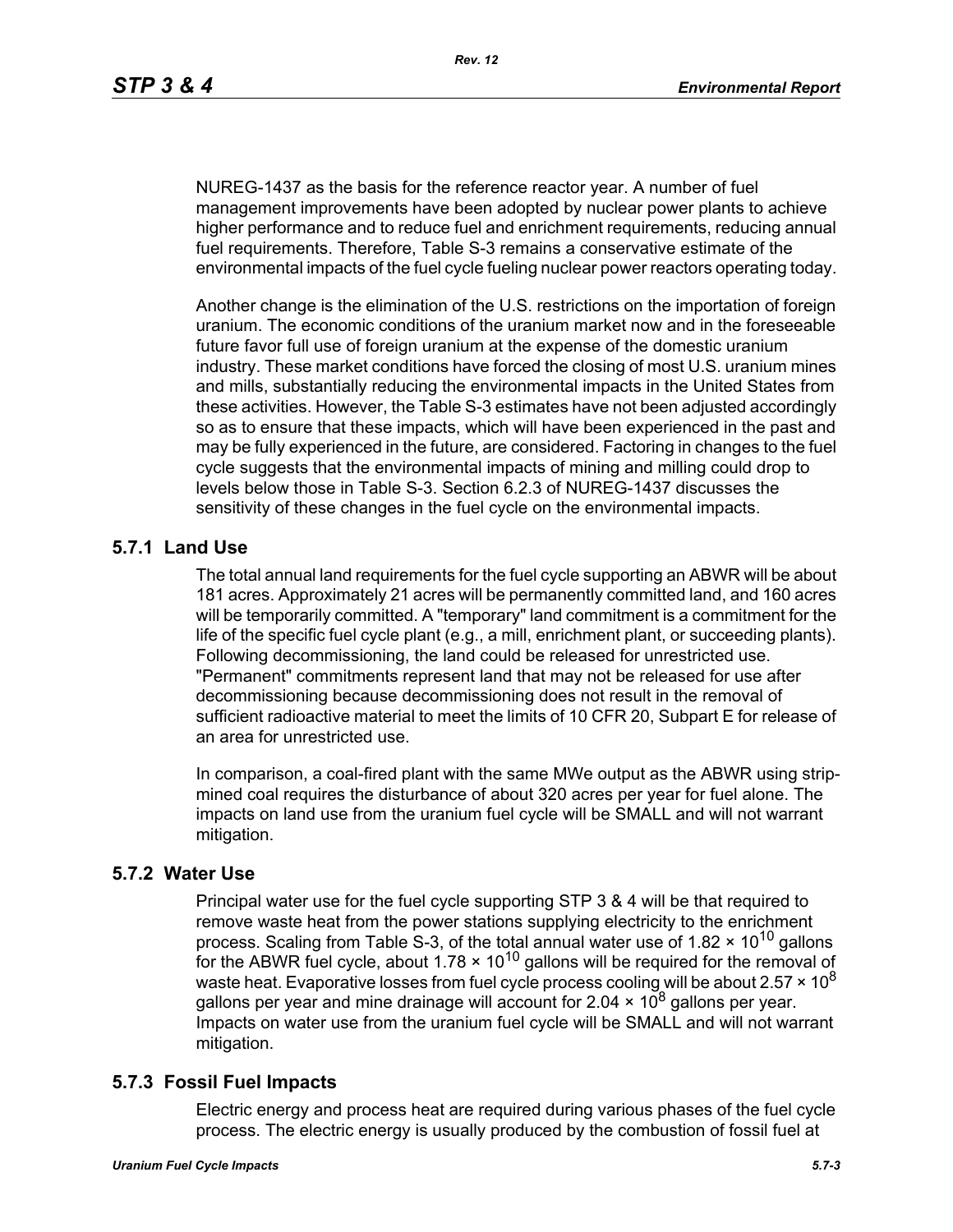*Rev. 12*

conventional power plants. Electric energy associated with the fuel cycle represents about 5% of the annual electric power production of the reference reactor. Process heat is primarily generated by the combustion of natural gas. This gas consumption, if used to generate electricity, represents less than 0.4% of the electrical output of the reference reactor. The direct and indirect consumption of electric energy for fuel cycle operations would be small relative to the power production of the proposed units.

# **5.7.4 Chemical Effluents**

The quantities of liquid, gaseous, and particulate discharges associated with the fuel cycle processes are given in Table S-3 (Table 5.7-1) for the reference 1000-MWe LWR. The quantities of effluents for an ABWR will be approximately 60% greater than those in Table S-3 (Table 5.7-1). The principal effluents are  $SO_x$ ,  $NO_x$ , and particulates. Based on the U.S. Environmental Protection Agency's National Air Pollutant Emissions Estimates (Reference 5.7-3), these ABWR emissions constitute less than 0.052% of all SO<sub>2</sub> emissions in 2005, and less than 0.012% of all NO<sub>x</sub> emissions in 2005.

Liquid chemical effluents produced in the fuel cycle processes are related to fuel enrichment and fabrication and may be released to receiving waters. All liquid discharges into navigable waters of the United States from facilities associated with fuel cycle operations are subject to requirements and limitations set by an appropriate federal, state, regional, local, or tribal regulatory agency. Tailing solutions and solids are generated during the milling process and are not released in quantities sufficient to have a significant impact on the environment. Impacts from chemical effluents from the uranium fuel cycle will be SMALL and will not warrant mitigation.

## **5.7.5 Radioactive Effluents**

Radioactive gaseous effluents estimated to be released to the environment from waste management activities and certain other phases of the fuel cycle are set forth in Table S-3 (Table 5.7-1). Using Table S-3 data, Subsection 6.2.2.1 of NUREG-1437 estimates the 100-year environmental dose commitment to the U.S. population from the fuel cycle (excluding reactor releases and dose commitments due to radon-222 and technetium-99) to be about 400 person-rem per reference reactor year. The estimated dose commitment to the U.S. population will be approximately 640 personrem per year of operation for the ABWR.

Subsection 6.2.2.1 of NUREG-1437 estimates the additional whole body dose commitment to the U.S. population from radioactive liquid wastes effluents due to all fuel cycle operations (other than reactor operation) to be approximately 200 personrem per reference reactor year. The estimated dose commitment to the U.S. population will be approximately 320 person-rem per year of operation for the ABWR. Thus, the estimated 100-year environmental dose commitment to the U.S. population from radioactive gaseous and liquid releases from fuel cycle operations is approximately 960 person-rem to the whole body per reactor-year for the ABWR.

The radiological impacts of radon-222 and technetium-99 releases are not included in Table S-3. Principal radon releases occur during mining and milling operations and as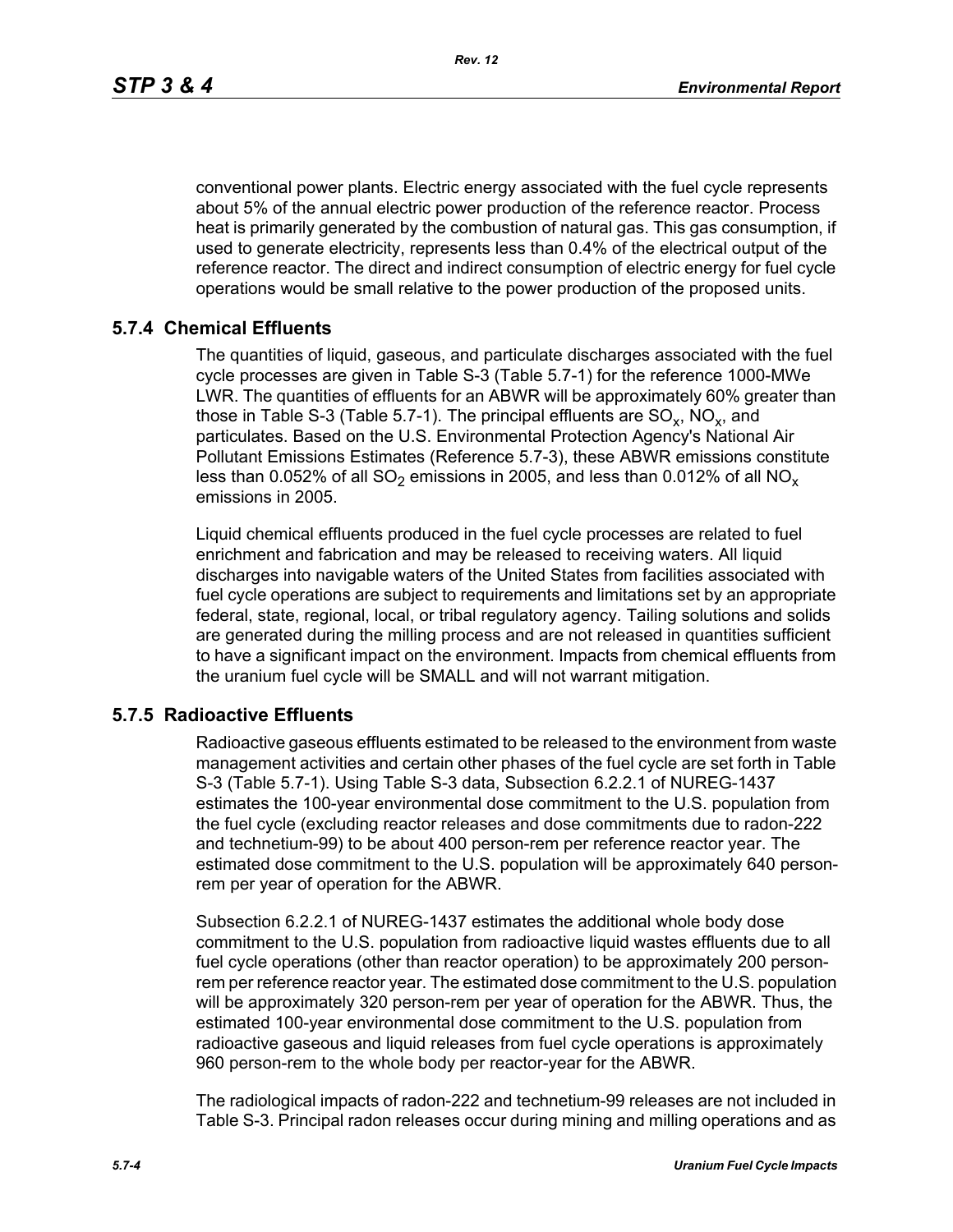emissions from mill tailings. Principal technetium-99 releases occur as releases from the gaseous diffusion enrichment process. NRC provided an evaluation of these technetium-99 and radon-222 releases in NUREG-1437. STPNOC has reviewed the evaluation, considers it reasonable, and has provided it as part of this application for STP 3 & 4.

Section 6.2 of NUREG-1437 estimates radon-222 releases from mining and milling operations, and from mill tailings for a year of operation of the reference 1000-MWe LWR. The estimated releases of radon-222 for one ABWR are 8300 curies (Ci) per year. Of this total, approximately 78% will be from mining, 15% from milling, and 7% from inactive tails before stabilization. Radon releases from stabilized tailings were estimated to be 1.6 Ci per year for the ABWR; that is 60% greater than the NUREG-1437 estimate for the reference reactor year. The major risks from radon-222 are from exposure to the bone and lung, although there is a small risk from exposure to the whole body. The organ-specific dose weighting factors from 10 CFR 20 were applied to the bone and lung doses to estimate the 100-year dose commitment from radon-222 to the whole body. The 100-year estimated dose commitment from mining, milling, and tailings before stabilization for the ABWR will be approximately 1500 person-rem to the whole body. From stabilized tailing piles, the same estimated 100-year environmental dose commitment will be approximately 28 person-rem to the whole body.

NUREG-1437 considered the potential health effects associated with the releases of technetium-99 for the reference reactor. The estimated technetium-99 releases for the ABWR will be 0.011 Ci from chemical processing of recycled uranium hexafluoride before it enters the isotope enrichment cascade and 0.0080 Ci into groundwater from a high-level waste repository. The major risks from technetium-99 are from exposure of the gastrointestinal tract and kidneys, and a small risk from whole-body exposure. Applying the organ-specific dose weighting factors from 10 CFR 20 to the gastrointestinal tract and kidney doses, the total-body 100-year dose commitment from technetium-99 is estimated to be 160 person-rem for the ABWR.

Although radiation can cause cancer at high doses and high dose rates, no data unequivocally establish a relationship between cancer and low doses or low dose rates below approximately 10,000 person-rem. However, to be conservative, radiation protection experts assume that any amount of radiation may pose some risk of cancer, or a severe hereditary effect, and that higher radiation exposures create higher risks. Therefore, a linear, no-threshold dose response relationship is used to describe the relationship between radiation dose and detrimental effects. Simply stated, any increase in dose, no matter how small, results in an incremental increase in health risk. A recent report by the National Academy of Sciences (Reference 5.7-4) supports the linear, no-threshold dose response model.

Based on this model, risk to the public from radiation exposure can be estimated using the nominal probability coefficient (730 fatal cancers, nonfatal cancers, or severe hereditary effects per 1  $\times$  10<sup>6</sup> person-rem) from the International Commission on Radiation Protection (ICRP) Publication 60 (Reference 5.7-5). This coefficient, multiplied by the sum of the estimated whole-body population doses estimated above for the ABWR, approximately 2600 person-rem per year, estimates that the U.S.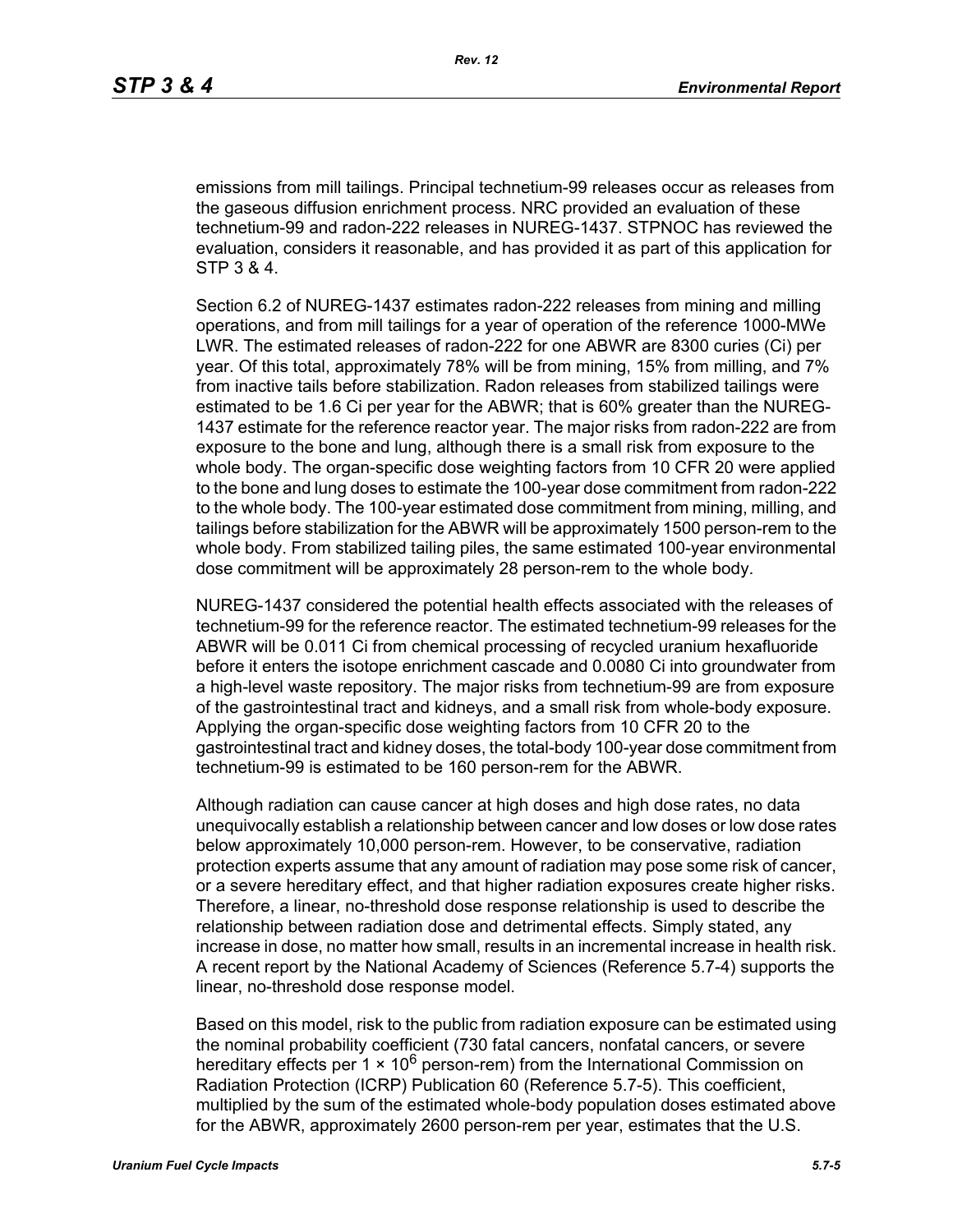*Rev. 12*

population could incur a total of approximately 1.9 fatal cancers, nonfatal cancers, or severe hereditary effects from the annual fuel cycle for the ABWR. This risk is small compared to the number of fatal cancers, nonfatal cancers, and severe hereditary effects that will be estimated to occur in the U.S. population annually from exposure to natural sources of radiation using the same risk estimation methods.

Based on these analyses, STPNOC concludes that the environmental impacts of radioactive effluents from the fuel cycle will be SMALL and will not warrant mitigation.

## **5.7.6 Radioactive Waste**

The quantities of radioactive waste (low-level, high-level, and transuranic wastes) associated with fuel cycle processes are presented in Table S-3 (Table 5.7-1). For lowlevel waste disposal, NRC notes in 10 CFR 51.51(b) that there will be no significant radioactive releases to the environment. For high-level and transuranic wastes, NRC notes that these wastes are to be disposed at a repository, such as the candidate repository at Yucca Mountain, Nevada. No release to the environment is expected to be associated with such disposal because all of the gaseous and volatile radionuclides contained in the spent fuel are assumed to be released to the atmosphere before disposal of the waste.

There is some uncertainty associated with the high-level waste and spent fuel disposal component of the fuel cycle. The regulatory limits for offsite releases of radionuclides for the current candidate repository site have not been finalized. However, NRC has assumed that limits would be developed along the line of the 1995 National Academy of Sciences report, "Technical Bases for Yucca Mountain Standards" (Reference 5.7- 6), and that in accordance with the Commission's Waste Confidence Decision (10 CFR 51.23), a repository can and likely will be developed at some site that will comply with such limits, with peak doses to virtually all individuals of 100 person-rem per year or less (Reference 5.7-1). It is reasonable to conclude that the offsite radiological impacts of spent fuel and high-level waste disposal would not be sufficiently great to preclude construction of new units at the STP site.

For the reasons stated above, STPNOC concludes that the environmental impacts of radioactive waste disposal will be SMALL and will not warrant mitigation.

## **5.7.7 Occupational Dose**

The estimated occupational dose attributable to all phases of the fuel cycle is approximately 960 person-rem per year for the ABWR. This is based on a 600 personrem-per-year occupational dose estimate attributable to all phases of the fuel cycle for the reference reactor (Reference 5.7-1). The dose to any individual worker would be maintained within the dose limit of 10 CFR 20, which is five rem per year. The environmental impacts from this occupational dose would be SMALL.

#### **5.7.8 Transportation**

The transportation dose to workers and the public totals about 2.5 person-rem per year for the reference reactor as presented in Table S-3 (Table 5.7-1). This corresponds to a dose of 4.0 person-rem per year for the ABWR. Estimated dose to workers is below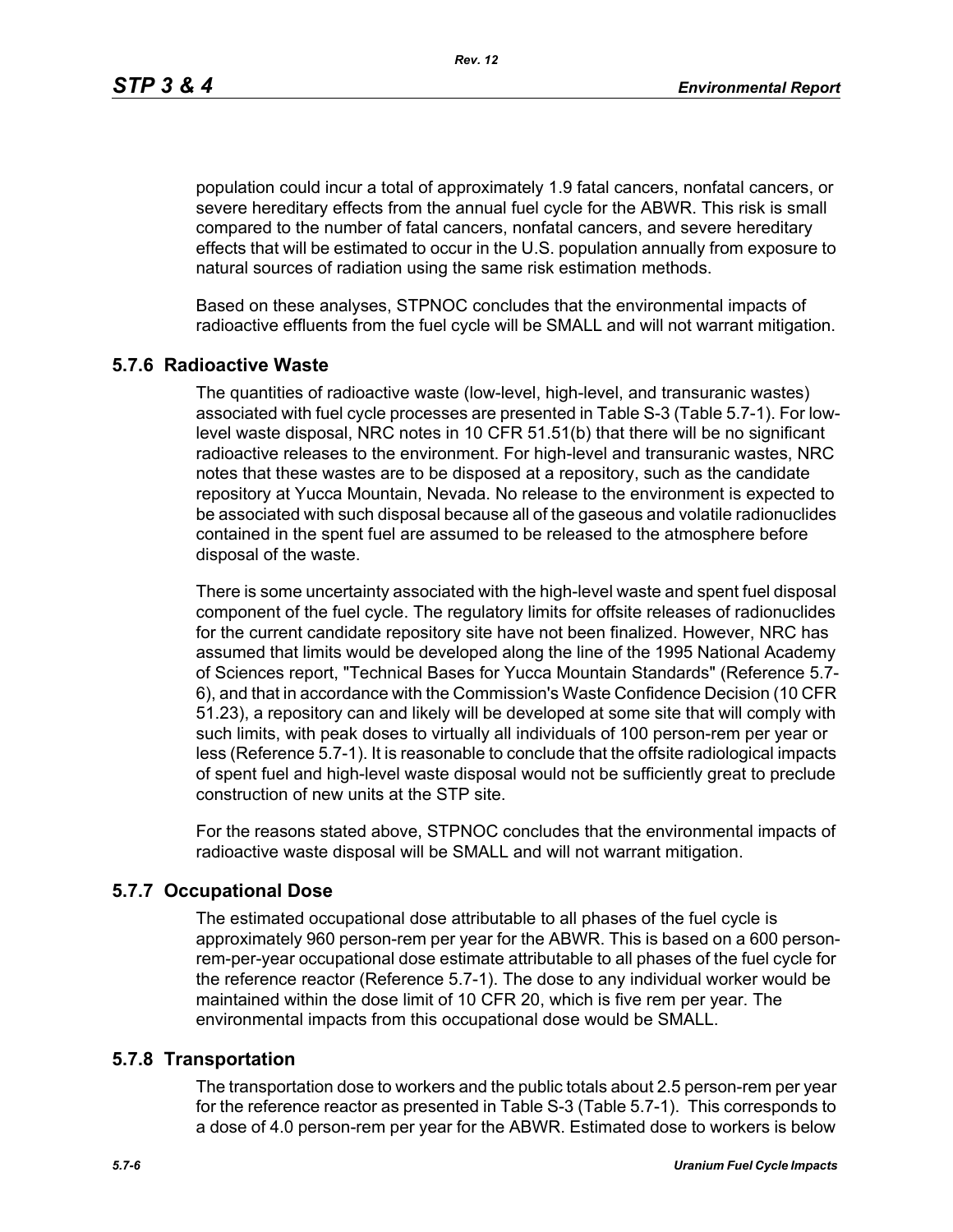established safe limit. For comparative purposes, the estimated collective dose from natural background radiation to the population within 50 miles of the STP site is 75,000 person-rem per year. On the basis of this comparison, STPNOC concludes that environmental impacts of transportation from the fuel cycle will be SMALL and will not warrant mitigation.

#### **5.7.9 Summary**

STPNOC evaluated the environmental impacts of the uranium fuel cycle as given in Table S-3 and considered the effects of radon-222 and technetium-99 releases based on the information presented in NUREG-1437. For determination of "small radiological impact" compliance with dose and release levels were utilized. Arguments based on comparison with natural background radiation were used only where dose and release levels cannot be established without great uncertainty, e.g., for large populations. NUREG-1437, Vol. 1, Section 6.2.4 Conclusions, in the paragraph states that "The aggregate nonradiological impact of the uranium fuel cycle resulting from the renewal of an operating license on any plant is small". Based on this evaluation, STPNOC concludes that the impacts associated with the uranium fuel cycle would be SMALL, and mitigation would not be warranted.

#### **5.7.10 References**

- 5.7-1 "Generic Environmental Impact Statement for License Renewal of Nuclear Plants, Section 6.2, 'Impacts of the Uranium Fuel Cycle,'" NUREG-1437, Volume 1, May 1996.
- 5.7-2 "Generic Environmental Impact Statement for License Renewal of Nuclear Plants, Section 6.3, 'Transportation', and Table 9.1, 'Summary of findings on NEPA issues for license renewal of nuclear power plants,'" NUREG-1437, Volume 1, Addendum 1, August 1999.
- 5.7-3 "National Air Pollutant Emissions Estimates (fires and dust excluded) for Major Pollutants," EPA 2006. Available at http://earth1.epa.gov/airtrends/pdfs/table3.pdf, accessed January 29, 2007.
- 5.7-4 "Health Risks from Exposure to Low Levels of Ionizing Radiation: BEIR VII – Phase 2," Committee to Assess Health Risks From Exposure to Low Levels of Ionizing Radiation, Board on Radiation Effects Research, Division of Earth and Life Studies, National Research Council, National Academy Press, Washington D.C, 2006, NAS 2006. Available at http://www.nap.edu/books/030909156X/html.
- 5.7-5 "1990 Recommendations of the International Commission of Radiological Protection, ICRP Publication 60, Annals of the ICRP 21(1-3)," ICRP 1991, Pergammon Press, New York, New York, 1991.
- 5.7-6 "Technical Bases for Yucca Mountain Standards," Committee on Technical Bases for Yucca Mountain Standards, Board on Radioactive Waste Management, Commission on Geosciences, Environment, and Resources,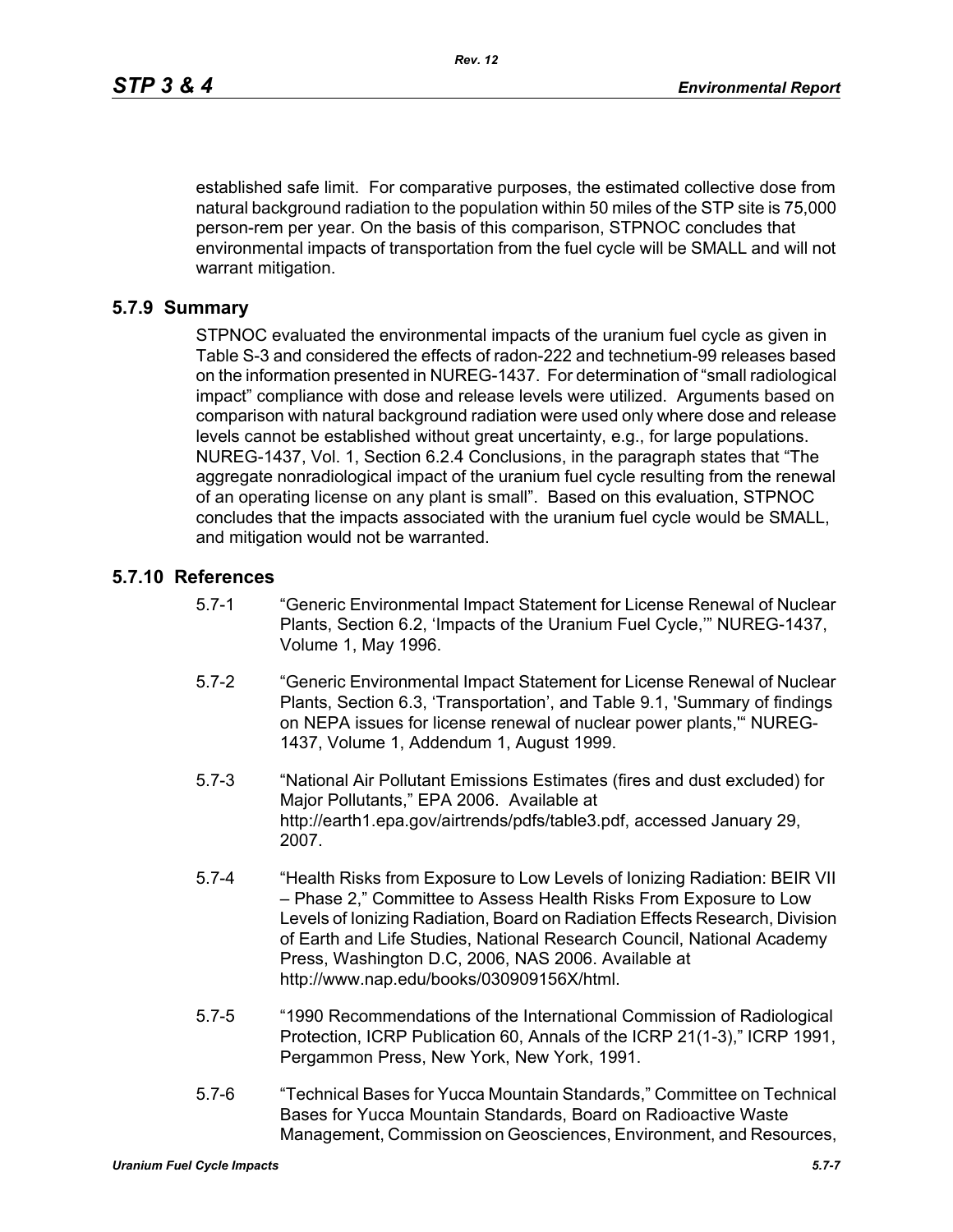National Research Council, National Academy Press, Washington D.C., 1995, NAS 1995. Available at http://books.nap.edu/books/0309052890/html/R1.html#pagetop.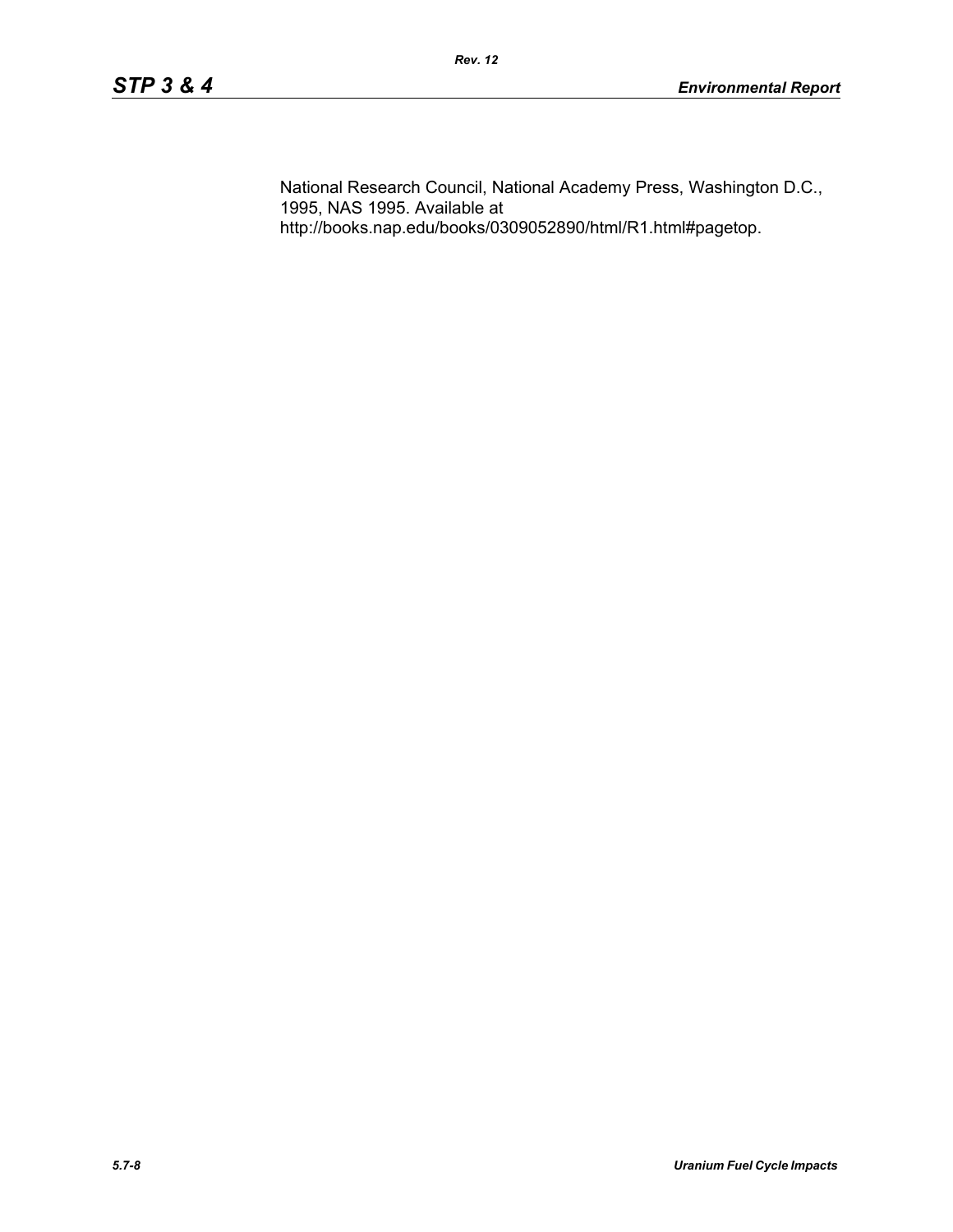| <b>Environmental Considerations</b>      | <b>Reference</b><br><b>Reactor</b> | <b>ABWR</b> |  |  |  |
|------------------------------------------|------------------------------------|-------------|--|--|--|
| <b>Natural Resource Use</b>              |                                    |             |  |  |  |
| Land (acres)                             |                                    |             |  |  |  |
| Temporarily committed [2]                | 100                                | 160         |  |  |  |
| Undisturbed area                         | 79                                 | 127         |  |  |  |
| Disturbed area                           | 22                                 | 35          |  |  |  |
| Permanently committed                    | 13                                 | 21          |  |  |  |
| Overburden moved (millions of MT)        | 2.8                                | 4.5         |  |  |  |
| Water (millions of gallons)              |                                    |             |  |  |  |
| Discharged to air                        | 160                                | 257         |  |  |  |
| Discharged to water bodies               | 11,090                             | 17,800      |  |  |  |
| Discharged to ground                     | 127                                | 204         |  |  |  |
| <b>Total</b>                             | 11,377                             | 18,200      |  |  |  |
| <b>Fossil Fuel</b>                       |                                    |             |  |  |  |
| Electrical energy (thousands of MW-hour) | 323                                | 520         |  |  |  |
| Equivalent coal (thousands of MT)        | 118                                | 190         |  |  |  |
| Natural gas (millions of scf)            | 135                                | 220         |  |  |  |
| Gases (including entrainment) [3]        |                                    |             |  |  |  |
| $SO_{x}$                                 | 4400                               | 7050        |  |  |  |
| $NO_x$ [4]                               | 1190                               | 1910        |  |  |  |
| hydrocarbons                             | 14                                 | 22          |  |  |  |
| CO                                       | 29.6                               | 47          |  |  |  |
| particulates                             | 1154                               | 1850        |  |  |  |
| Other gases                              |                                    |             |  |  |  |
| F                                        | 0.67                               | 1.1         |  |  |  |
| <b>HCI</b>                               | 0.014                              | 0.022       |  |  |  |

|  | Table 5.7-1  Uranium Fuel Cycle Environmental Data [1] |  |
|--|--------------------------------------------------------|--|
|  |                                                        |  |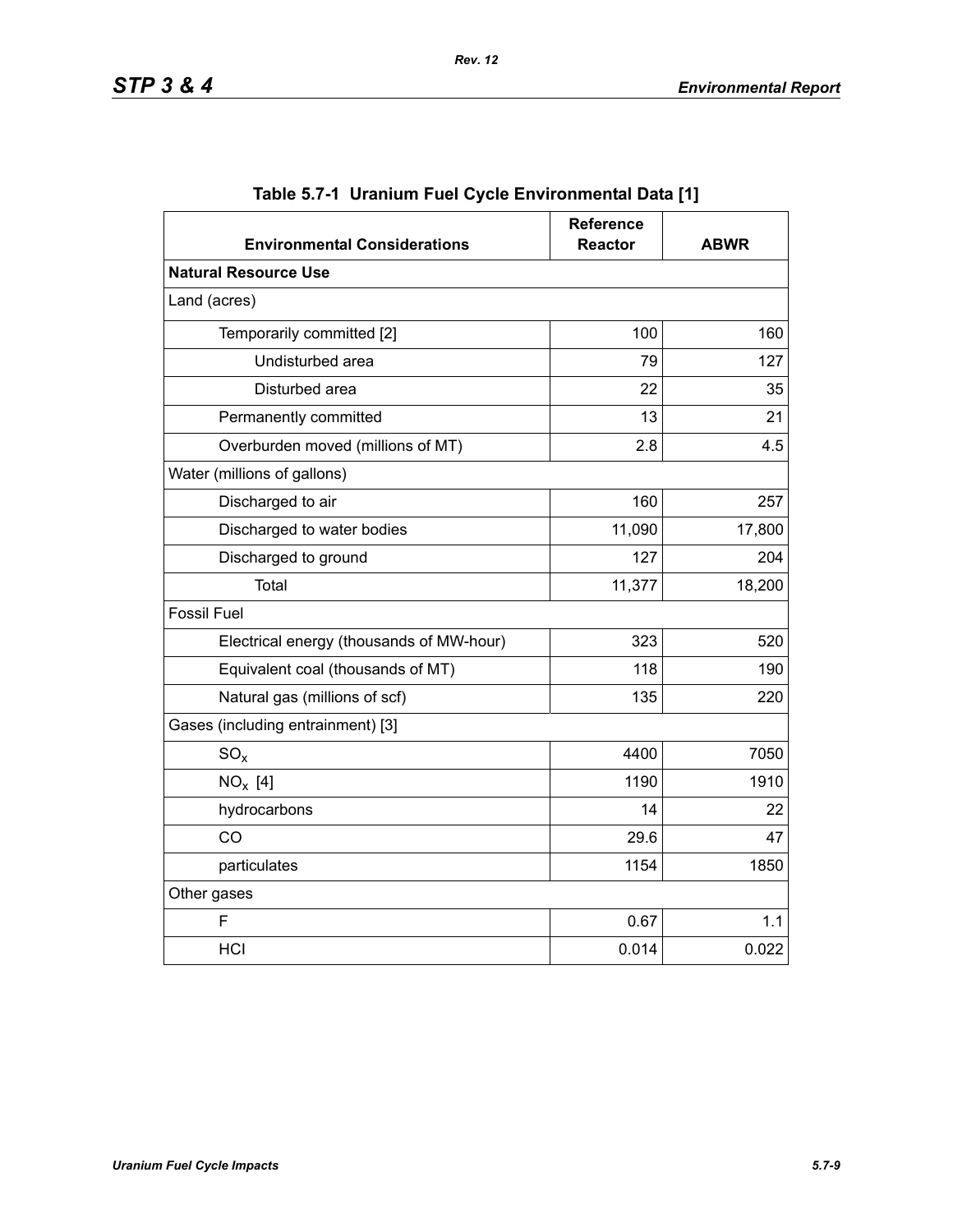| <b>Environmental Considerations</b>  | Reference<br><b>Reactor</b> | <b>ABWR</b> |
|--------------------------------------|-----------------------------|-------------|
| Liquid                               |                             |             |
| SO <sub>4</sub>                      | 9.9                         | 16          |
| NO <sub>3</sub>                      | 25.8                        | 41          |
| fluoride                             | 12.9                        | 21          |
| $Ca++$                               | 5.4                         | 8.7         |
| $CI-$                                | 8.5                         | 14          |
| $Na+$                                | 12.1                        | 19          |
| NH <sub>3</sub>                      | 10                          | 16          |
| Fe                                   | 0.4                         | 0.64        |
| Tailings solutions (thousands of MT) | 240                         | 380         |
| Solids                               | 91,000                      | 146,000     |
| Effluents - Radiological (curies)    |                             |             |
| Gases (including entrainment)        |                             |             |
| $\overline{222}$ <sub>Rn</sub>       | [5]                         | [5]         |
| $\overline{^{226}}$ Ra               | 0.02                        | 0.032       |
| $230$ Th                             | 0.02                        | 0.032       |
| U                                    | 0.034                       | 0.055       |
| $3H$ (thousands)                     | 18.1                        | 29          |
| $\overline{^{14}}C$                  | 24                          | 38          |
| 85Kr (thousands)                     | 400                         | 640         |
| $\overline{^{106}}$ Ru               | 0.14                        | 0.22        |
| 129 <sub>l</sub>                     | 1.3                         | 2.1         |
| 131 <sub>1</sub>                     | 0.83                        | 1.3         |
| $\overline{99}$ Tc                   | [5]                         | [5]         |
| Fission products and TRU             | 0.203                       | 0.33        |